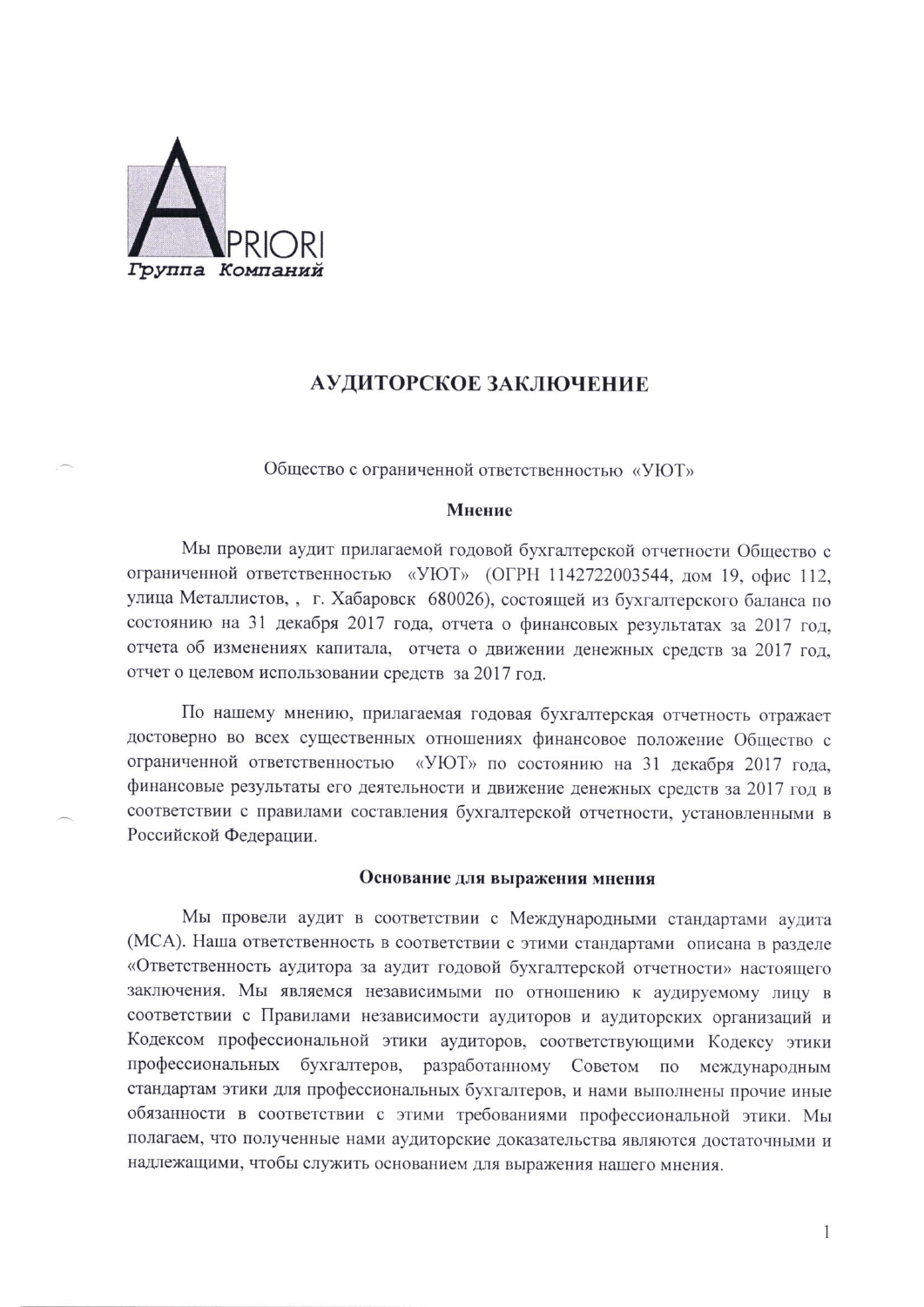# Ответственность руководства аудируемого лица за годовую бухгалтерскую отчетность

Руководство несет ответственность за подготовку и достоверное представление указанной годовой бухгалтерской отчетности в соответствии с правилами составления бухгалтерской отчетности, установленными в Российской Федерации, и за систему внутреннего контроля, которую руководство считает необходимой для подготовки годовой бухгалтерской отчетности, не содержащей существенных искажений вследствие недобросовестных действий или ошибок.

При подготовке годовой бухгалтерской отчетности руководство несет ответственность за оценку способности аудируемого лица продолжать непрерывно свою деятельность, за раскрытие в соответствующих случаях сведений, относящихся к непрерывности деятельности, и за составление отчетности на основе допущения о непрерывности деятельности,  $3a$ исключением случаев, когда руководство намеревается ликвидировать аудируемое лицо, прекратить его деятельность или когда у него отсутствует какая-либо иная реальная альтернатива, кроме ликвидации или прекращения деятельности.

## Ответственность аудитора за аудит годовой бухгалтерской отчетности

Наша цель состоит в получении разумной уверенности в том, что годовая бухгалтерская отчетность не содержит существенных искажений вследствие недобросовестных действий или ошибок, и в составлении аудиторского заключения, содержащего наше мнение. Разумная уверенность представляет собой высокую степень уверенности, но не является гарантией того, что аудит, проведенный в соответствии с МСА, всегда выявляет существенные искажения при их наличии. Искажения могут быть результатом недобросовестных действий или ошибок И считаются существенными, если можно обоснованно предположить, что в отдельности или в совокупности они могут повлиять на экономические решения пользователей, принимаемые на основе этой годовой бухгалтерской отчетности.

В рамках аудита, проводимого в соответствии с МСА, мы применяем профессиональное суждение и сохраняем профессиональный скептицизм на протяжении всего аудита. Кроме того, мы:

а) выявляем и оцениваем риски существенного искажения годовой бухгалтерской отчетности вследствие недобросовестных действий или ошибок; разрабатываем и проводим аудиторские процедуры в ответ на эти риски; получаем аудиторские являющиеся достаточными и надлежащими, чтобы доказательства, служить основанием для выражения нашего мнения. Риск необнаружения существенного искажения в результате недобросовестных действий выше, чем риск необнаружения существенного искажения в результате ошибки, так как недобросовестные действия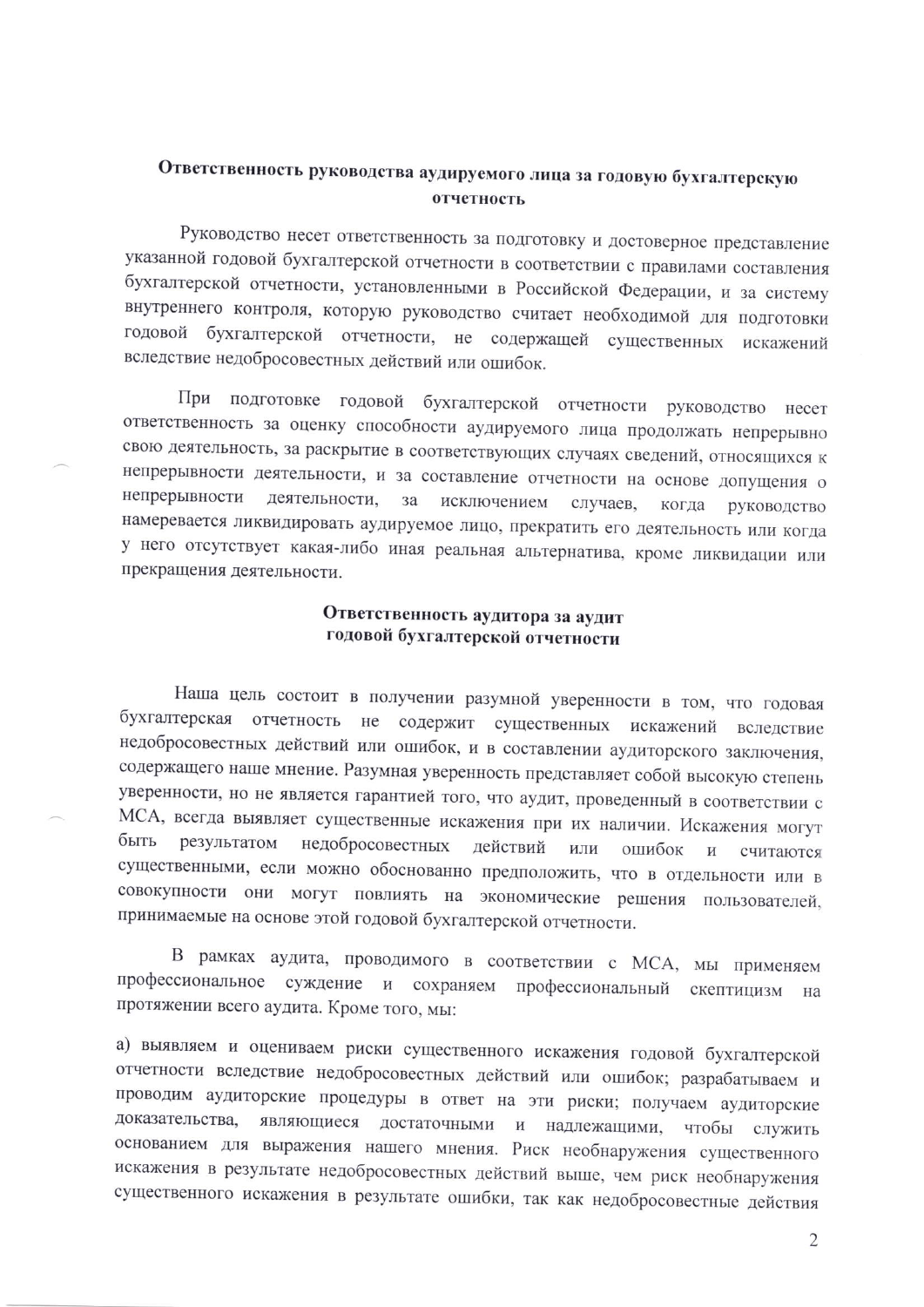могут включать сговор, подлог, умышленный пропуск, искаженное представление информации или действия в обход системы внутреннего контроля;

б) получаем понимание системы внутреннего контроля, имеющей значение для аудита, с целью разработки аудиторских процедур, соответствующих обстоятельствам, но не с целью выражения мнения об эффективности системы внутреннего контроля аудируемого лица:

в) оцениваем надлежащий характер применяемой учетной политики, обоснованность бухгалтерских оценок и соответствующего раскрытия информации, подготовленного руководством аудируемого лица;

г) делаем вывод о правомерности применения руководством аудируемого лица допущения о непрерывности деятельности, а на основании полученных аудиторских доказательств - вывод о том, имеется ли существенная неопределенность в связи с событиями или условиями, в результате которых могут возникнуть значительные сомнения в способности аудируемого лица продолжать непрерывно свою деятельность. Если мы приходим к выводу о наличии существенной неопределенности, мы должны привлечь внимание в нашем аудиторском заключении к соответствующему раскрытию информации в годовой бухгалтерской отчетности или, если такое раскрытие информации является ненадлежащим, модифицировать наше мнение. Наши выводы основаны на аудиторских доказательствах, полученных до даты нашего аудиторского заключения. Однако будущие события или условия могут привести к тому, что аудируемое лицо утратит способность продолжать непрерывно свою деятельность;

д) проводим оценку представления годовой бухгалтерской отчетности в целом, ее структуры и содержания, включая раскрытие информации, а также того, представляет ли годовая бухгалтерская отчетность лежащие в ее основе операции и события так, чтобы было обеспечено их достоверное представление.

Мы осуществляем информационное взаимодействие с аудируемым лицом, доводя до их сведения, помимо прочего, информацию о запланированном объеме и сроках аудита, а также о существенных замечаниях по результатам аудита, в том числе о значительных недостатках системы внутреннего контроля, которые мы выявляем в процессе аудита.